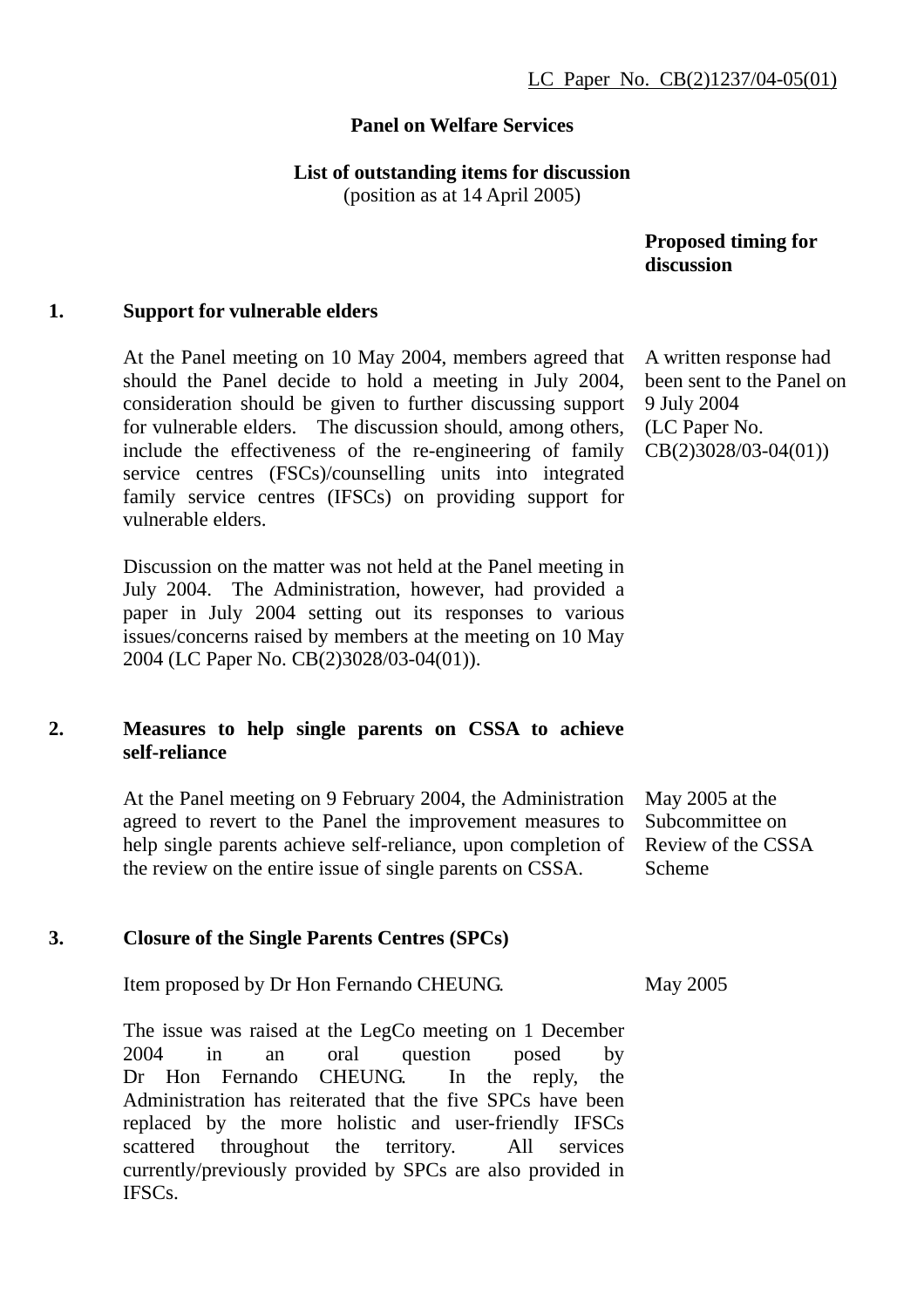## **Proposed timing for discussion**

#### **4. Measures to assist women in poverty**

Item proposed by Hon CHAN Yuen-han. June 2005

# **5. Subsidy arrangements for residential care services for frail elders**

The Administration aims to report progress on the work relating to the feasibility of developing the proposed Fee Assistance Scheme for residential care services for frail elders, taking into account the suggestion of establishing a separate financial assistance scheme for elders and other views expressed by members on the matter on 12 May 2003. 3<sup>rd</sup> quarter of 2005

# **6. Report of the Subcommittee on Guardianship and Custody of the Law Reform Commission**

At the meeting held on 11 March 2002, members agreed that the Administration should brief the Panel on the above report when it became available. 4th quarter of 2005

The Report on Custody and Access by the Subcommittee on Guardianship and Custody of the Law Reform Commission was released on 7 March 2005. The Administration is studying the recommendations carefully and will consider how to take forward the relevant recommendations together with the recommendations made in the other two earlier reports, namely, the Report on Guardianship of Children and Report on International Parental Child Abduction.

# **7. Evaluation of the re-engineered community support services for elders**

Item proposed by Hon CHAN Yuen-han.  $4<sup>th</sup>$  quarter of 2005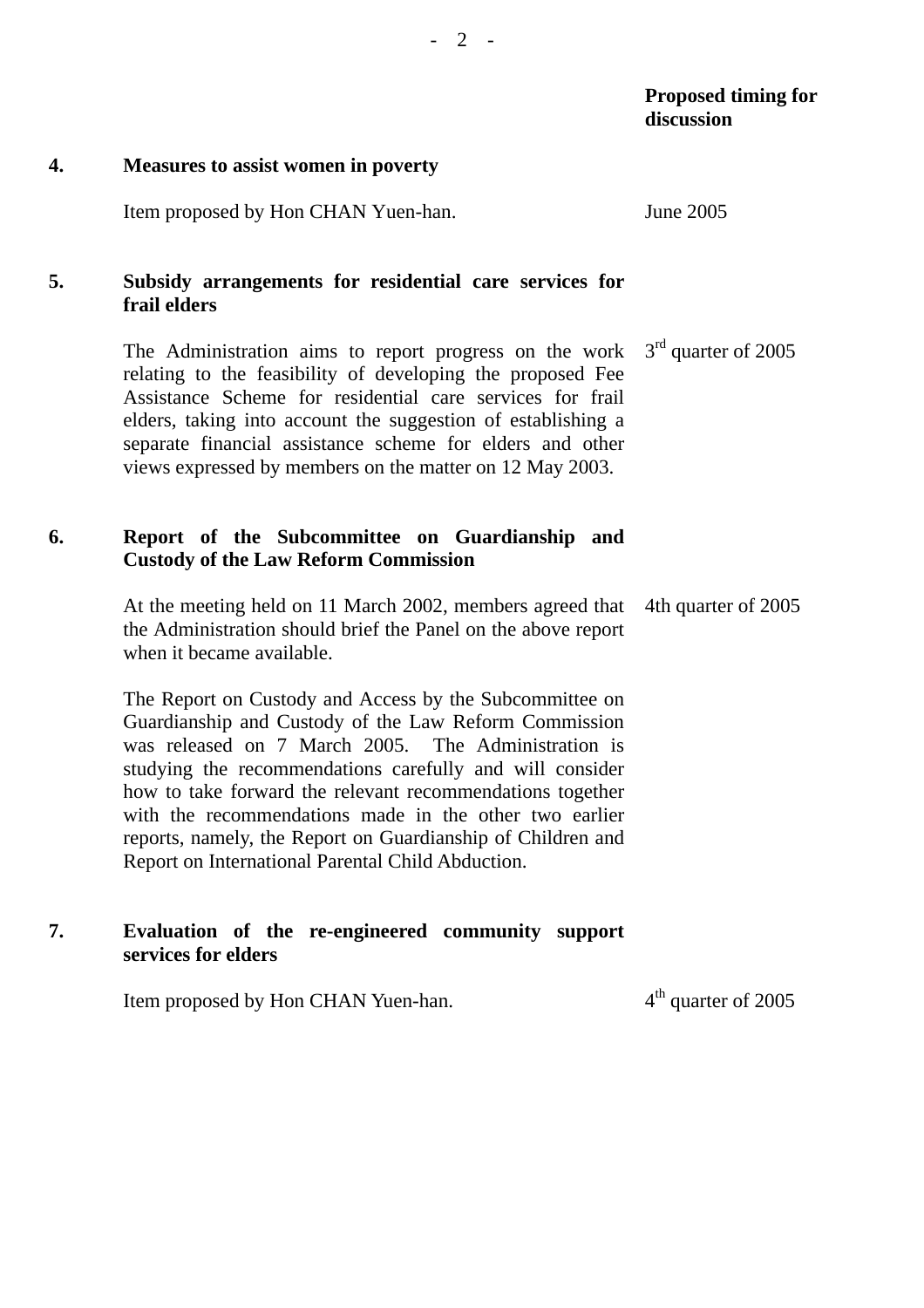#### **8. Charitable fund-raising activities**

The Administration's paper on enhancing the monitoring of charitable fund-raising activities was discussed at the Panel meeting on 19 July 2004. Members agreed that the proposal of regulating funding-raising activities by mail should be followed up by the new Panel in the next legislative session.  $4<sup>th</sup>$  quarter of 2005

The Reference Guide on Best Practices for Charitable Fund-raising Activities has been promulgated in November 2004. The Administration would review the situation in one year.

## **9. Review of the implementation of the standardized needs assessment tool for admission to residential homes for people with disabilities**

Members agreed at the Panel meeting on 14 June 2004 that the implementation of the standardized needs assessment tool for admission to residential homes for people with disabilities (PWDs) should be followed up by the new Panel in the next legislative session. 1<sup>st</sup> quarter of 2006

The Administration has pointed out that as the implementation of the assessment tool is set for January 2005, a review of the effectiveness of the assessment tool to identify those PWDs with genuine need for residential services and match them with appropriate types of residential homes would take place one year after.

## **10. Latest situation on the implementation of review of family services**

Item proposed by Hon Albert CHAN at the Panel meeting on 12 October 2004. 2<sup>nd</sup> quarter of 2006

The Administration has advised that transformation of all existing FSCs/counselling units into 61 IFSCs was completed in March 2005. A review on the implementation of the aforesaid transformation would take place after one year.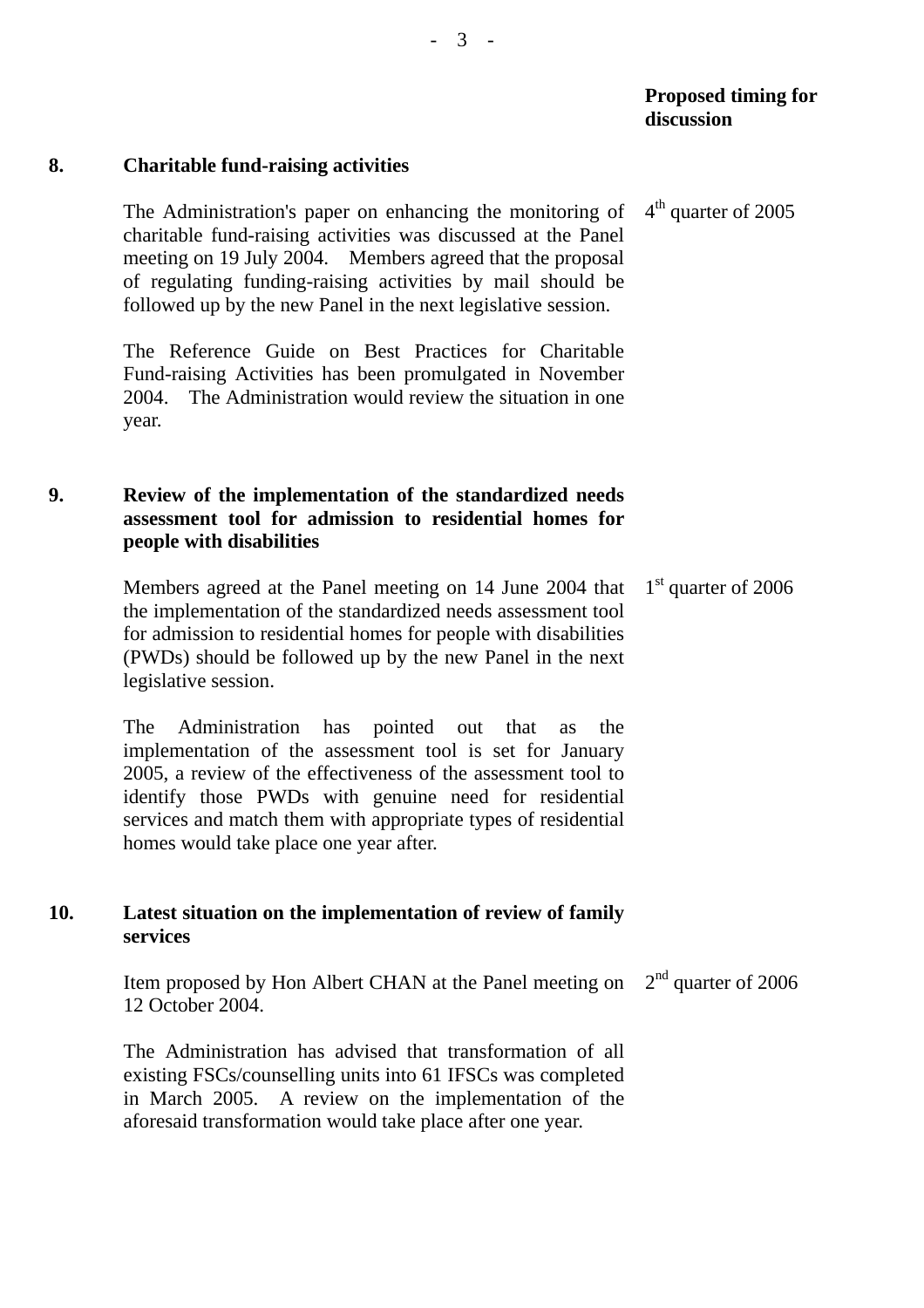## **Proposed timing for discussion**

#### **11. Workload of social workers**

Item proposed by Hon Mrs Sophie LEUNG at the Panel To be decided meeting on 12 October 2004.

The Administration is now studying the subject and will discuss the issue with members upon completion of the work.

### **12. Establishing formal arrangements on adoption with the Mainland**

At the request of the Bills Committee on Adoption (Amendment) Bill 2003, the Administration undertook to study the need to establish formal arrangements on adoption with the Mainland and consult the relevant Panel in due course. To be decided

The Administration is liaising this with the Central People's Government and will revert to the Panel in due course.

# **13. Social welfare planning mechanism, subvention system for the welfare sector and efficiency savings with regard to the welfare sector in the period from 2005-06 to 2008-09**

At the Panel meeting on 8 March 2004, the Administration was requested to brief members in June 2004 on the progress made for implementing the 0-0-X funding proposal for the welfare sector and the development of a blueprint for the social welfare policies, and to respond to the Hong Kong Council of Social Service's requests for reviewing the Lump Sum Grant (LSG) subvention system, in particular the aspect relating to funding of personal emoluments. To be decided

The efficiency savings for 2005-06 was discussed at the Panel meeting held on 13 December 2004. The Administration would continue to work closely with the welfare sector to ease/smooth the efficiency savings exercise, and will render assistance to those non-governmental organisations that have genuine difficulties in meeting the savings targets.